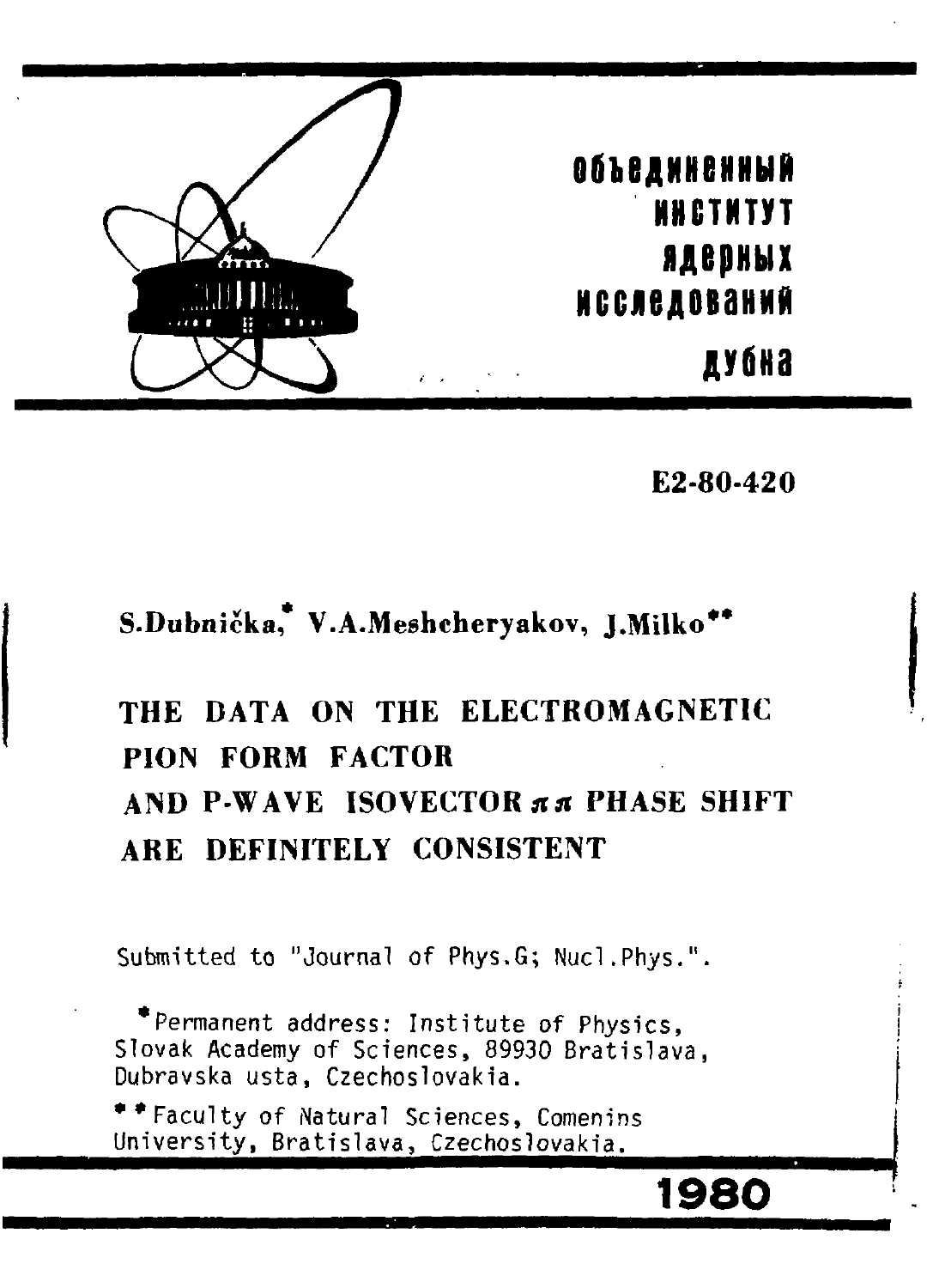Дубничка С., Мещеряков В.А., Милко Дм.

E2-80-420

0 согдасованности данных по пионному формфактору и по изовекторной фазе Р-волнового пт-расселния

Данные по абсолютному значению формфактора пиона /свободные от вклада ш-мезона/ объединены с данными по Р-волновому изовекторному пе -фазовому сдвигу. Полученные в результате действительная и мнимая части пионного формфактора описываются посредством паде-аппроксимации. Результат проведенного анализа троякий: 1/ установлено, что все данные, а именно, экспериментальные точки по пионному формфактору из  $-0.8432$  ГэВ $-1$  ГэВ $-1$  пионный зарядоинтервала импульсов вый радиус и Р-волновой изовекторный пп -фазовый сдвиг в упругой области /с учетом общепринятого значения длины рассеяния в! /, взаимно совместны, 2/ анализ этих данных с помощью паде-аппроксимации показал, что вышеупомянутую совместность можно достигнуть только тогда, когда учитывается левый разрез пионного формфактора на втором римановом листе; 3/ почти во всех рассмотренных паде-аппроксимациях обнаружен один устойчивый поллс пионного формфактора в пространственно-подобной области, что могло бы служить признаком существования дифражционного минимума в дифференциальном сечении упругого егитраст сеяния, обусловленного составной структурой пиона, подобно тому, как это имеет место в случае упругого рассеяния электронов ядрами.

Работа выполнена в Лаборатории теоретической физики ОИЯИ. Препоннт Объединенного института ядерных исследований. Дубна 1980

## Dubrička S., Meshcheryakov V.A., Milko J.

#### E2-80-420

The Data on the Electromagnetic Pion Form Factor and P-Wave Isovector mm Phase Shift are Definitely Consistent

The pion form factor absolute value data /free of the onega mesen contribution/ are unified with the P-wave isovector in phase shift. The resultant real and imaginary parts of the pion form fact tor are described by means of the Pade-type anoroximation. The result of the analysis is of three types: 1/ We find that all the data, which involve the pion form factor experimental points from the rance of momenta - 0.8432 GeV  $^2$  s t s 1 GeV  $^2$ , the pion charge radium. any the P-wave isovector on phase stift in the elastic region fine cluding also the generally accepted value of the scatterior lending  $a^1$  / are mutually consistent. 2/ The data themselves through the Pade-type approximation reveal that the afore-mentloned consistency can be achieved only if the pion form factor left-hand cut from the second Riemann sheet is taken into account. 3/ Almost in all of the considered Pade-type approximations one stable plon form factor zero is found in the space-like region, which might indicate the existence of a diffraction minimum in the differential cross section for elastic  $e^+u$  scattering as a consequence of the constituent structure of the pion like in the case of the electron elastic scattering on nuclei.

The investigation has been performed at the Laboratory of Theoretical Physics, JINR. Preprint of the Joint Institute for Nuclear Research, Dubna 1980.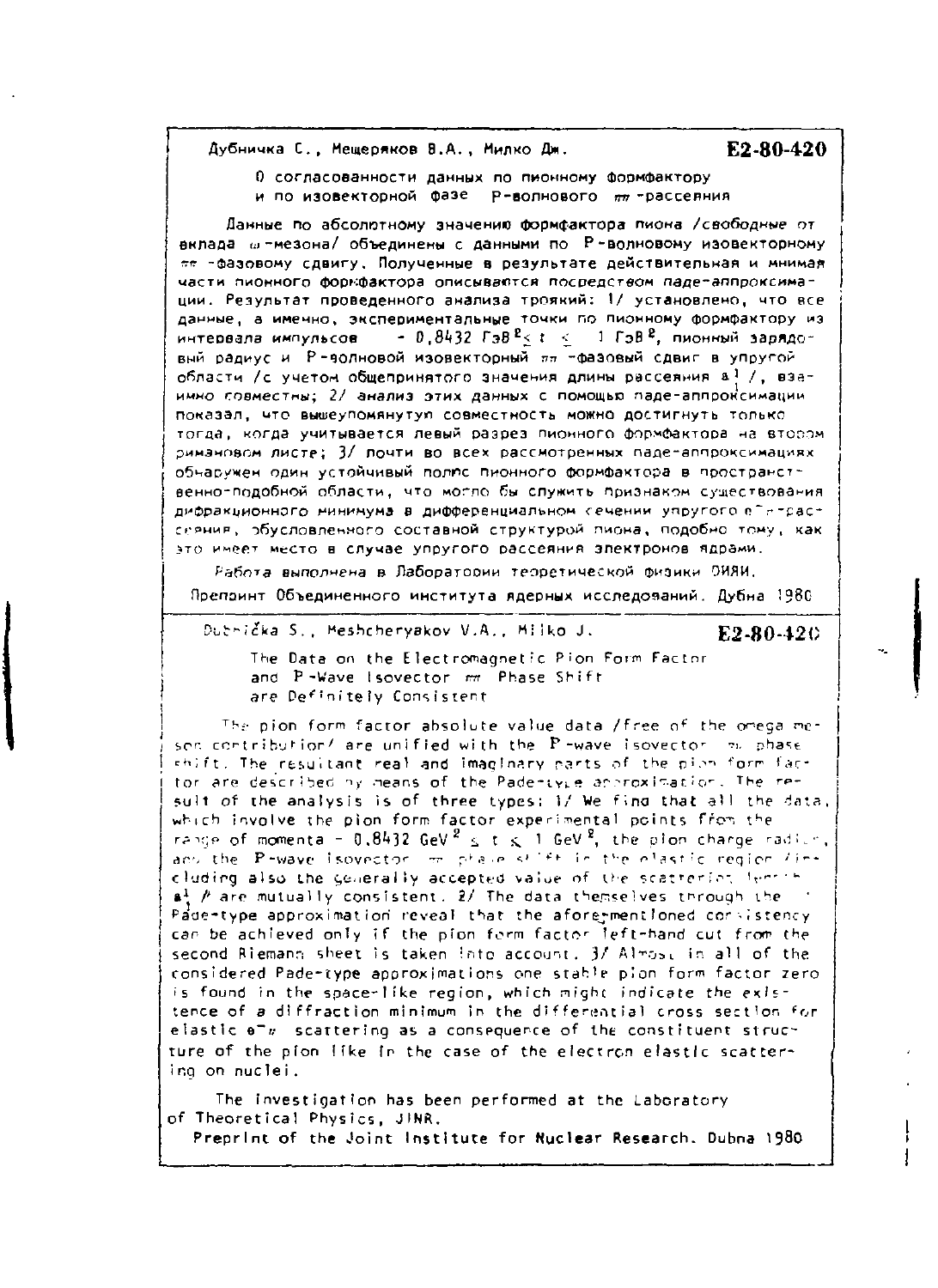## 1. INTRODUCTION

The pion form factor model proposed in the papers  $/1.2/$ reflects all the fundamental properties and describes all the data both in spacelike and in timelike regions simultaneously. However, the pion form factor phase  $\delta_{\pi}(\mathbf{t})$  (t being four momentum transfer squared) as well as the value of the *mt*scattering length  $a_1^1$  do not agree (see ref.'<sup>2'</sup>) with the data on P-wave isovector *nn* phase shift Sj(t) in the elastic region and the generally accepted value of  $a_1$ , respectively. This could be explained naturally by inconsistency of the pion form factor data and the data on the P-wave isovector  $\pi\pi$ phase shift demonstrated recently by Hammer et al.  $\frac{3}{4}$ . However, this question was investigated carefully in paper  $\frac{4}{4}$ , and the following results were obtained. If in the analysis the pion form factor data from the range of momenta -0.29 GeV *%\_*   $2 < t < 0.490$  GeV<sup>2</sup> are used only, the description of which can be achieved by a polynomial parametrization respecting all the basis principles, no discrepancy is found.

So, in this paper by using the Pade-type approximation for the description of unified data on the pion form factor and the P-wave isovector  $n\pi$  phase shift we carry out a more detailed analysis, in which we confirm the conclusion of  $paper <sup>4</sup>$  unambiguously and find under what assumptions the experimental information on the pion form factor, the pion charge radius, and the P-wave isovector *лп* phase shift with the correct scattering length is consistent in the framework of a pion form factor model.

## 2. UNIFIED DATA ON PION FORM FACTOR AND P-WAVE ISOVECTOR *mt* PHASE SHIFT

It is well known that the three pion vector isoscalar resonance, ш-meson, decays through isospin nonconserving electromagnetic interactions into two pions. So, in the process  $e^+e^-\rightarrow \pi^+\pi^-$  together with the pion form factor the contributions of  $\omega \rightarrow \pi^+\pi^-$  are measured which causes the so-called  $\rho-\omega$ interference effect.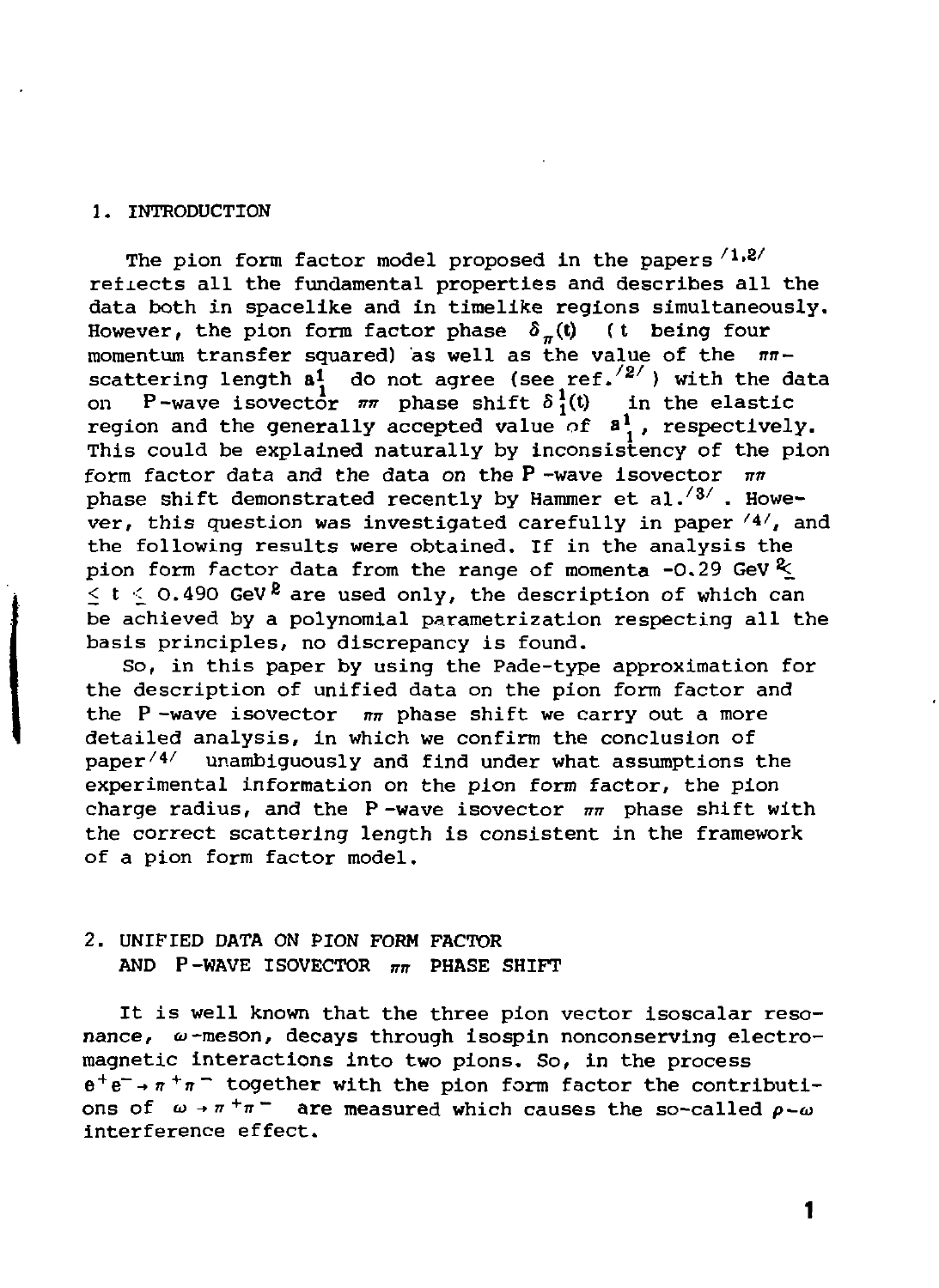As we would like to unite the experimental information on the pion form factor and P-wave isovector *nn* phase shift, first of all we have to eliminate from the data on  $|f(t)|$ obtained in  $e^+e^- \rightarrow \pi^+\pi^-$  the contributions of  $\omega$ -meson. We realize it by using the well established phenomenological formula <sup> $5/$ </sup> for description of  $\rho-\omega$  interference effect, which consists of the sum of the pure pion form factor  $\mathbf{F}_-(t)$  and consists of the sum of the pure pion form factor  $F_n(t)$ the *a>* -meson Breit-Wigner form multiplied by the amplitude R and the phase factor  $e^{i\phi}$  in the following way

$$
|\mathbf{f}(t)| = |\mathbf{F}_{\pi}(t) + \mathbf{R}e^{i\phi} \frac{\mathbf{m}_{\omega}^{2}}{\mathbf{m}_{\omega}^{2} - t + i\mathbf{m}_{\omega}\Gamma_{\omega}}|,
$$
 (1)

where R is related to the branching ratio  $B(\omega \rightarrow 2\pi) = \frac{1}{\Gamma(\omega \rightarrow 60)}$ 

$$
R = \frac{6\Gamma_{\omega}}{a m_{\omega} \beta^{8/2}} \left\{ B(\omega + e^{+}e^{-}) B(\omega + 2\pi) \right\}^{1/2}
$$
 (2)

with

$$
\beta = [1 - \frac{4m_{\pi}^2}{m_{\omega}^2}]^{1/2} \quad \text{and} \quad a \approx \frac{1}{137} \; .
$$

Taking into account the identity  $\delta_{\pi}(t) = \delta_1^1(t)$  following from the pion form factor elastic unitarity condition and substituting the expression

$$
\mathbf{F}_{\pi}(\mathbf{t}) = \left| \mathbf{F}_{\pi}(\mathbf{t}) \right| e^{i\delta \frac{1}{2}(\mathbf{t})}
$$
 (3)

into  $(1)$ , one gets the quadratic equation

$$
|\mathbf{F}_{\pi}(t)|^{2} + |\mathbf{F}_{\pi}(t)| \frac{2R \mathbf{m}^{2}_{\omega}}{(\mathbf{m}^{2}_{\omega} - t)^{2} + \mathbf{m}^{2}_{\omega} \Gamma^{2}_{\omega}} \{(\mathbf{m}^{2}_{\omega} - t) \cos(\phi - \delta_{1}^{1}(t)) + \mathbf{m} \mathbf{m} \Gamma_{\omega} \sin(\phi - \delta_{1}^{1}(t))\} + \{\frac{R^{2} \mathbf{m}^{4}_{\omega}}{(\mathbf{m}^{2}_{\omega} - t)^{2} + \mathbf{m}^{2}_{\omega} \Gamma^{2}_{\omega}} - |\mathbf{f}(t)|^{1}\} = 0
$$
\n(4)

the solution of which gives the pion form factor absolute value expressed through experimentally measured  $| f(t) |$  in the following way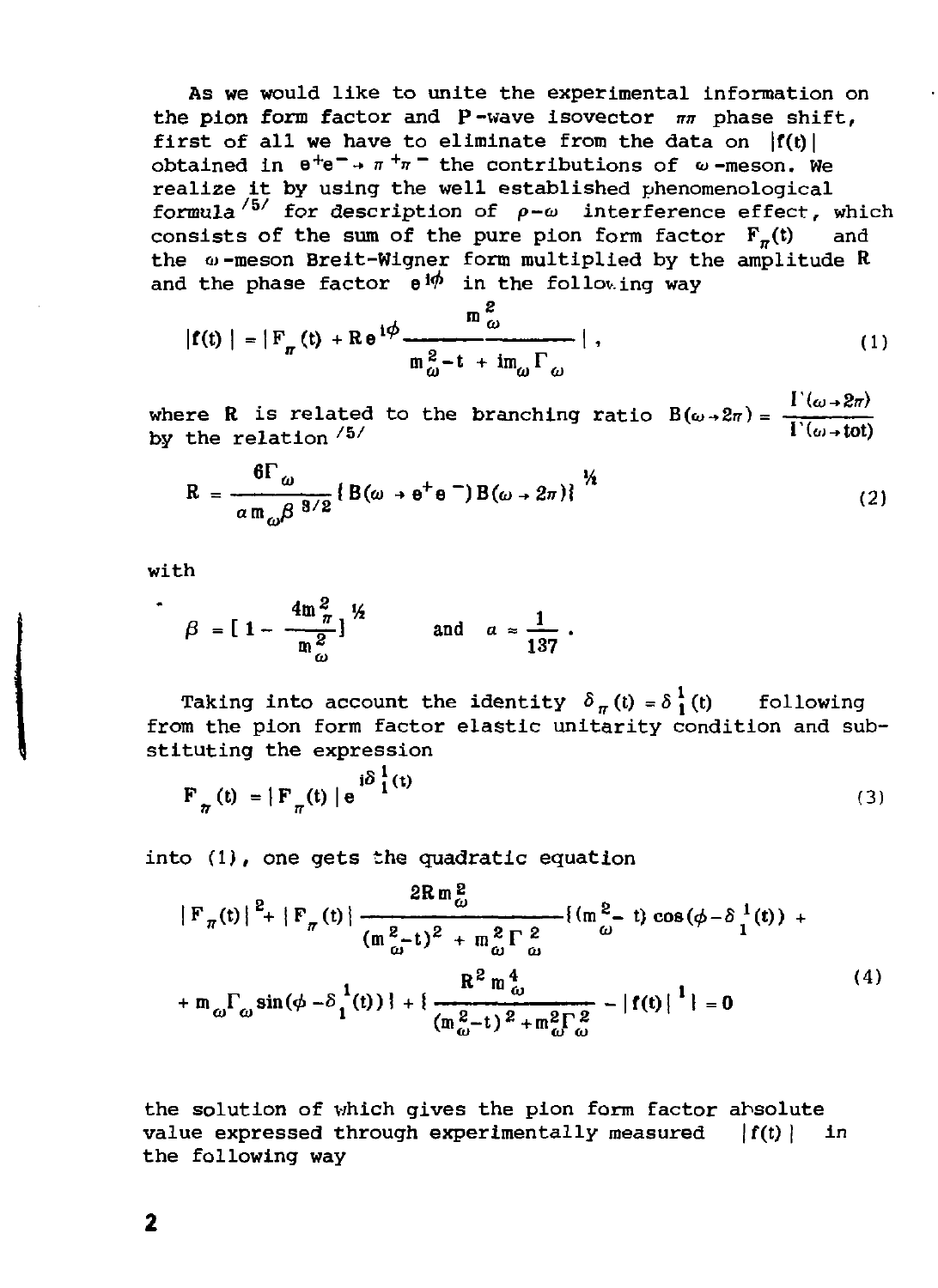$$
|F_{\pi}(t)| = -Z(t) + [Z^{2}(t) + [f(t)]^{2} - \frac{R^{2}m_{\omega}^{4}}{(m_{\omega}^{2}t)^{2} + m_{\omega}^{2}\Gamma_{\omega}^{2}}]^{1/4}, \qquad (5)
$$

where

$$
Z(t) = \frac{R m_{\omega}^{2}}{(m_{\omega}^{2} - t)^{\ell} + m_{\omega}^{\ell} \Gamma_{\omega}^{\ell}} \{ (m_{\omega}^{2} - t) \cos(\phi - \delta_{1}^{1}(t)) + m_{\omega} \Gamma_{\omega} \sin(\phi - \delta_{1}^{1}(t)) \}.
$$

Provided that we know  $R$ ,  $\phi$ ,  $\delta_1^1(t)$  and  $m_\omega$ ,  $\Gamma_\omega$  are taken from Review of Particle Properties<sup>/8</sup>, by using (5) and (3) one can calculate pure  $\operatorname{Re} F_{\pi}$  (t) and  $\operatorname{Im} F_{\pi}$  (t).

The values of R  $'$  and  $\phi$  were determined by three different experimental groups  $/7.8.9$  in the process  $y \overline{A}$  +  $\pi^+ \pi^- A$ , where A means hydrogen, corbon, aluminium, and lead. The results of these experiments are summarized in Table 1. In the calculation of (5) we have used statistically averaged values

$$
R = 0.01157 + 0.00041,\n\phi = 90.86^{\circ} + 2.56^{\circ},
$$
\n(6)

obtained by means of the relations

$$
\xi = (\Delta \xi)^2 \sum_{i} \frac{\xi_i}{(\Delta \xi_i)^2}, \quad (\Delta \xi)^2 = 1 / \sum_{i} \frac{1}{(\Delta \xi_i)^2}.
$$
 (7)

We note that the value of  $R$  in  $(6)$  is in perfect agreement with the value following from (2) by using the world averages for  $m_{\omega}$ ,  $\Gamma_{\omega}$  as well as for  $\Gamma(\omega + \omega t)$  ,  $\Gamma(\omega + e^{+}e^{-})$  and  $\Gamma(\omega+2\pi)$ .

For the  $\pi\pi$  phase shift  $\delta^1(0)$  we used the parametrization

$$
\delta_{1}^{1}(t) = \frac{1}{2i} \ln \frac{(1 + A_{2}q^{2} + A_{4}q^{4}) + i(A_{3}q^{3} + A_{5}q^{5})}{(1 + A_{2}q^{2} + A_{4}q^{4}) - i(A_{3}q^{3} + A_{6}q^{5})}
$$
(8)

with the values of the coefficients

$$
A2 = 0.15142 + 0.01444
$$
  
\n
$$
A3 = 0.04146 + 0.00119
$$
  
\n
$$
A4 = -0.04507 + 0.00216
$$
  
\n
$$
A5 = -0.00025 + 0.00013
$$
 (9)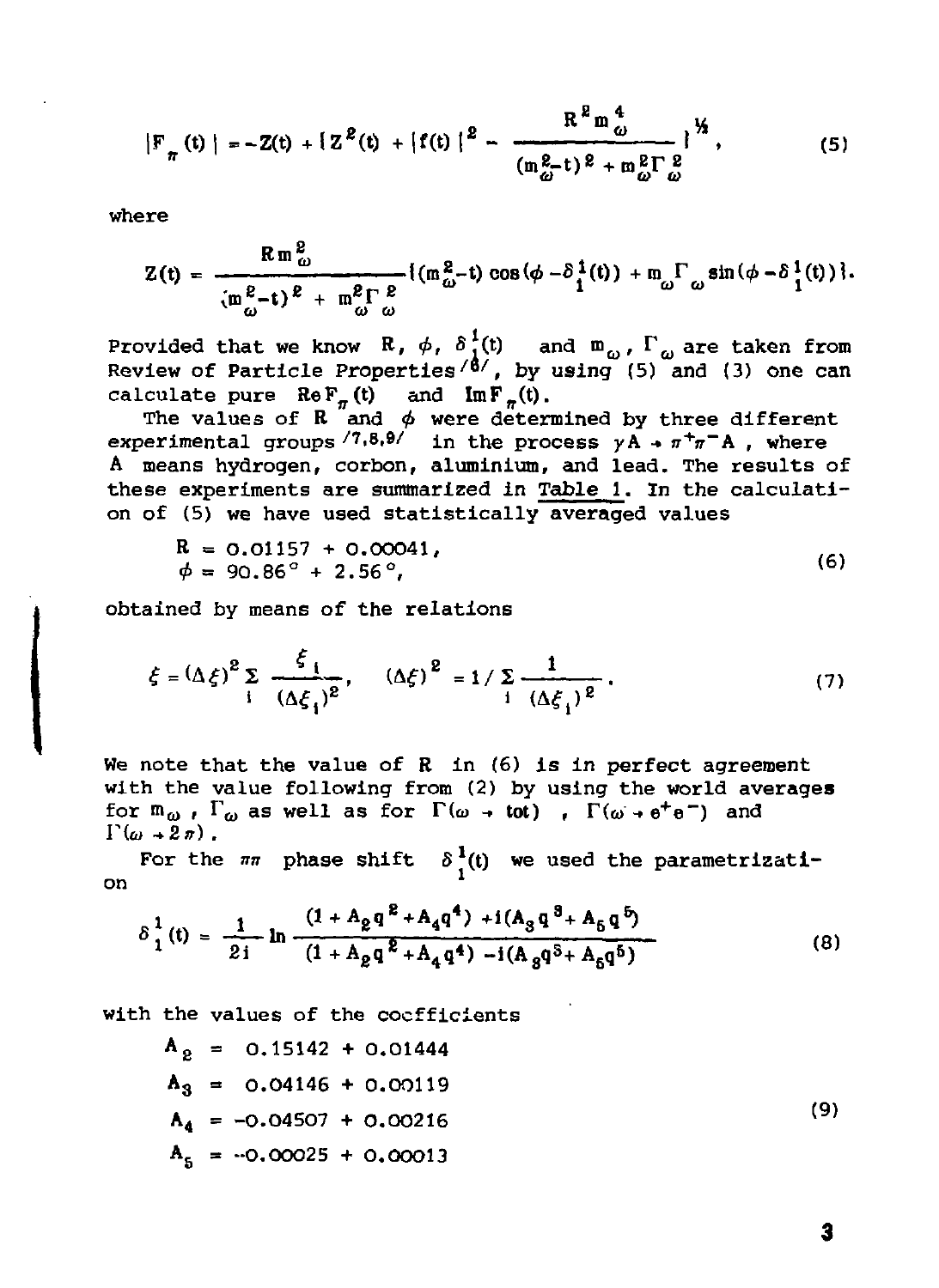The values of the  $p-\omega$  interference parameters R and  $\phi$  obtained by three different experimental groups from the process  $yA \rightarrow \pi^+ \pi^- A$ , where A means hydrogen, carbon, aluminium and lead.

 $\epsilon_{\rm{max}}$ 

| Experimental group                     | hydrogen                                                                                                                                                                                                                                                                                                                                                                   | carbon                                                                                                                                                                                                                              | aluminium | lead                                                    |
|----------------------------------------|----------------------------------------------------------------------------------------------------------------------------------------------------------------------------------------------------------------------------------------------------------------------------------------------------------------------------------------------------------------------------|-------------------------------------------------------------------------------------------------------------------------------------------------------------------------------------------------------------------------------------|-----------|---------------------------------------------------------|
| H.Alvenshben et al. <sup>77</sup>      | $R = 0.131^2$ , 0013 $\ldots = .0105^2$ , 0007<br>$\phi = 85^{\circ}$ $\frac{1}{2}$ 16° $\frac{1}{2}$ $\frac{1}{2}$ $\frac{1}{2}$ $\frac{1}{2}$ $\frac{1}{2}$ $\frac{1}{2}$ $\frac{1}{2}$ $\frac{1}{2}$ $\frac{1}{2}$ $\frac{1}{2}$ $\frac{1}{2}$ $\frac{1}{2}$ $\frac{1}{2}$ $\frac{1}{2}$ $\frac{1}{2}$ $\frac{1}{2}$ $\frac{1}{2}$ $\frac{1}{2}$ $\frac{1}{2}$ $\frac{$ |                                                                                                                                                                                                                                     |           | $R = .0120 \pm .0013$<br>$\phi = 96^\circ \pm 14^\circ$ |
| $H.-J$ . Behrend et al. <sup>78/</sup> |                                                                                                                                                                                                                                                                                                                                                                            | $\lambda = 0.0124^{\frac{1}{2}}$ $\cdot 0.0012$ $\text{Re} = 0.0138^{\frac{1}{2}} \cdot 0.0018$ $\text{Re} = 0.0151^{\frac{1}{2}} \cdot 0.020$<br>$\phi$ 92.4° <sup>±</sup> 5° $\phi$ 80° $\pm$ 5.6° $\phi$ 80.2° <sup>±</sup> 6.6° |           |                                                         |
| F.J.Biggs et al. $\frac{9}{3}$         |                                                                                                                                                                                                                                                                                                                                                                            | $16 - 0097^2 - 0008$<br>$0.104.09$ $\frac{1}{2}$ $\frac{1}{2}$                                                                                                                                                                      |           |                                                         |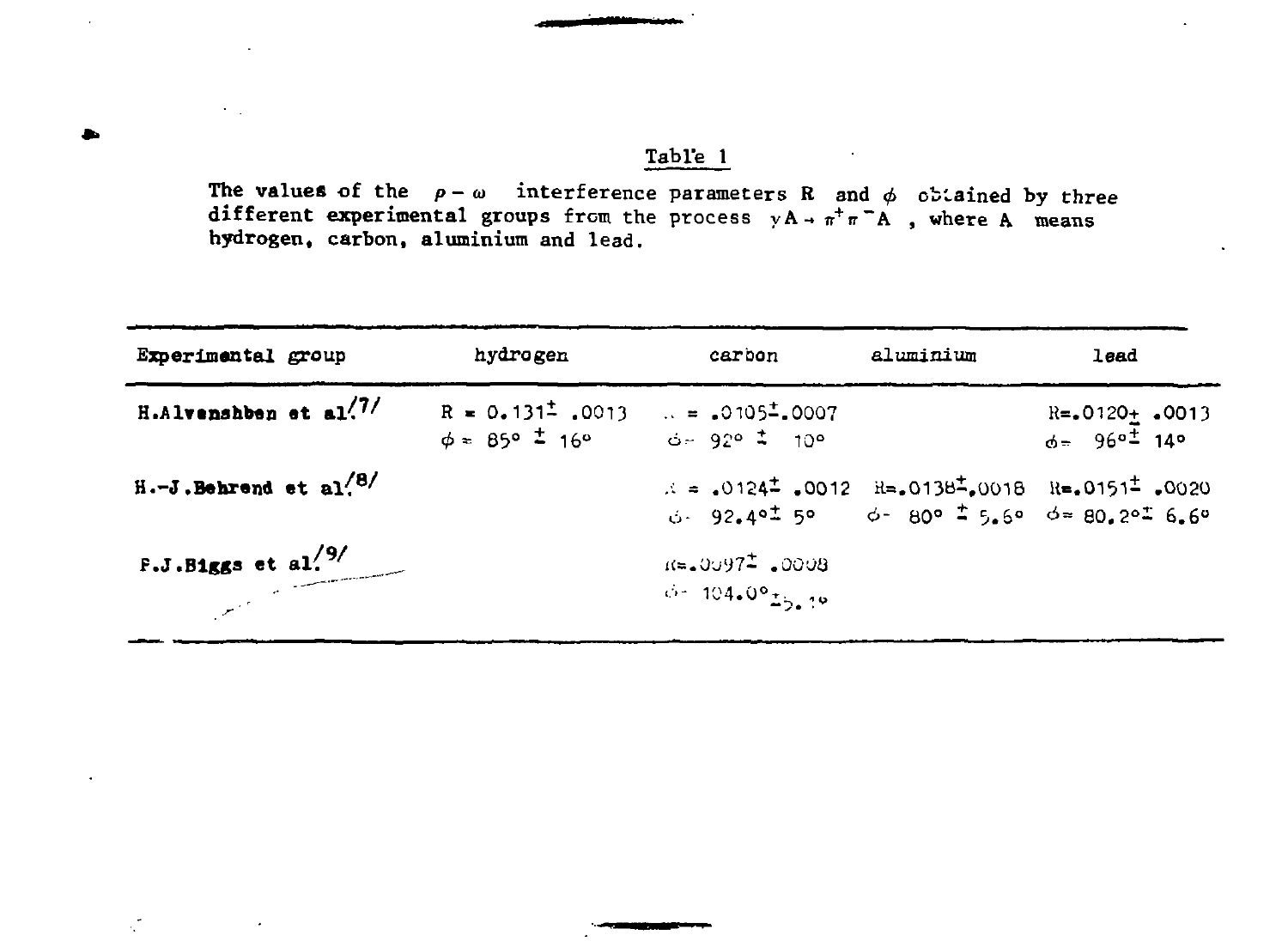which is the result of an optimal fit of three different experimental sets on this phase in the elastic region simultaneously and the requirement to get through the pion form factor phase representation a Pade-type approximation of the pion form factor in the pion centre of mass momentum  $q$  plane. This plane is obtained from the t -plane by means of the conformal mapping

$$
q = \sqrt{\frac{t-4}{4}},
$$
 (10)

where we have put the pion mass equal to one.<br>By using  $(8)$ ,  $(7)$ ,  $(5)$  and  $(3)$  the ReF<sub>r</sub>  $(t)$  and ImF<sub>r</sub>  $(t)$ By using  $(8)$ ,  $(7)$ ,  $(5)$  and  $(3)$  the ReF<sub>m</sub> (t) are obtained in the whole elastic region which is specified by the circle of the radius from the elastic threshold to the first inelastic threshold (four pions branch point) in  $q -$ plane, As the P-wave isovector inelasticity  $n^1$ (t) in the plane. As the P -wave isovector inelasticity  $\eta_i^1(t)$ *nn* phase shift analysis''<sup>8</sup>'' starts to be different from one only for  $t > 1$  GeV<sup>2</sup>, the four pions cut contribution can be neglected and the elastic region is enlarged. As a consequence, we obtain Re $F_{\pi}$ (t) and Im $F_{\pi}$ (t) at 98 different values of  $t$  from the interval -0.8432 GeV  $^k$ <  $t$  <  $\,$  1 GeV  $^k$ which represent the unified data on the pion form factor absolute value and the P -wave isovector *nn* phase shift.

## 3. ANALYSIS OF UNIFIED DATA BY MEANS OF PADE-TYPE APPROXIMATIONS

It is well known that a function of a complex variable in an analytic domain can be represented by the Tay.'or series expansion from the coefficients of which different Pade approximants can be constructed  $/15,16/$  . Though exact mathemati cal proof does not exist  */15/* , by the experience we know thes Pade approximants converge also outside of the convergence circle of the original Taylor series and the best convergency for the type  $[M-1/M]$  ,  $[M/M]$  ,  $[M+1/M]$  approximants is observed. However, the improved convergency in comparison with the Taylor series expansion is not only the priority of the Pade approximations. They are able to reproduce essential singularities of the analytic function under consideration, Poles and zeros are reproduced by poles and zeros of Pade approximants anc' the branch singularities are taken into account by an alternate sequence of poles and zeros on the place of a corresponding  $cut / 18.17/$  .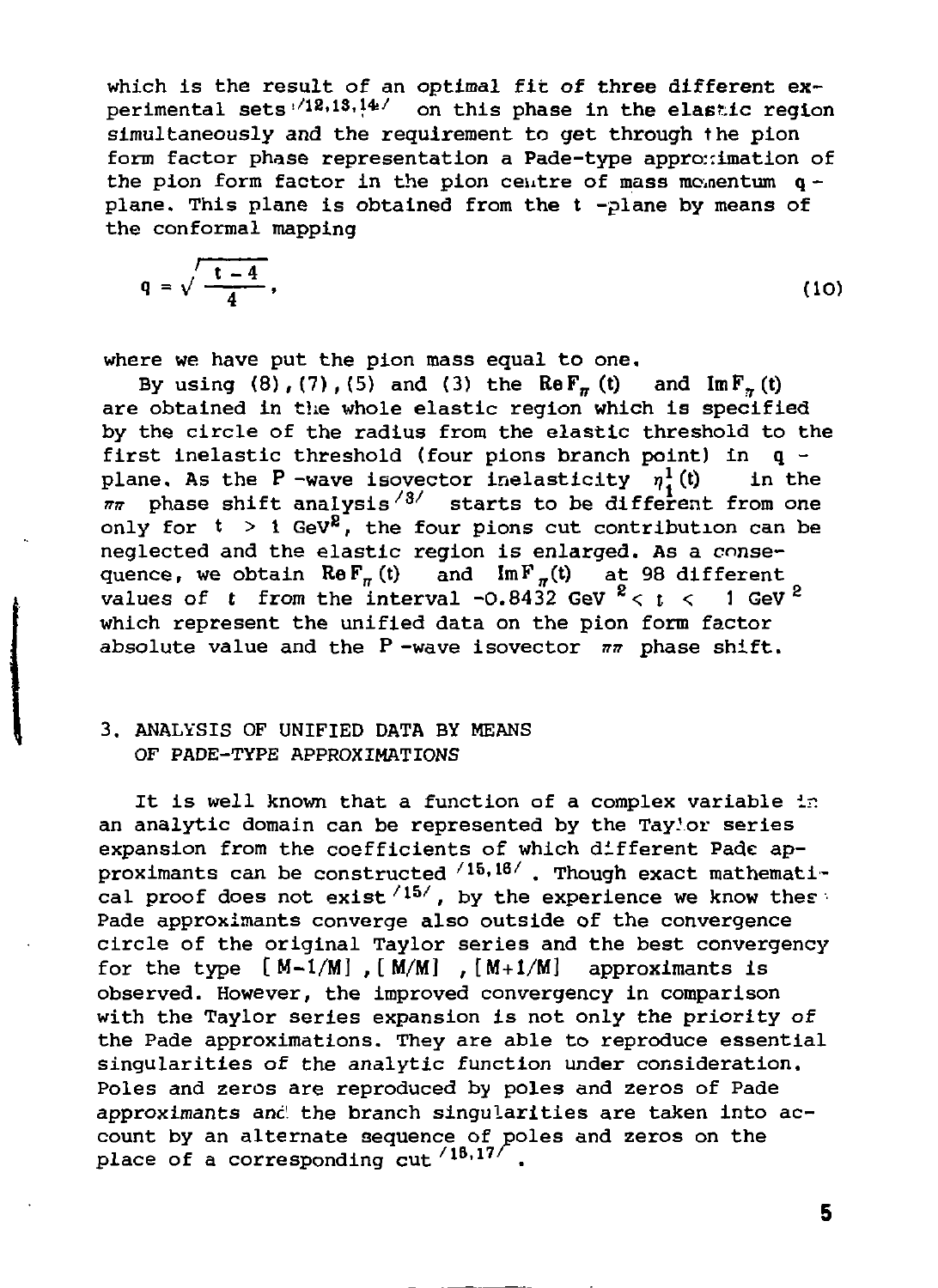In the case that we have instead of a function a set of experimental points with errors then the direct fit of these data by a rational function /LIN/ (in this case we call it a Pade-type approximation) gives better results in comparison with the fit of the same data by means of Taylor series expansion and the subsequent construction on Pade approximants: $/18/$ .

In this paper the situation is still more complicated, in order to reach the essential singularities of  $\overline{F}_n(t)$ only on the physical sheet (we have in mind threshold branch points at  $t = 4m_{\pi}^2$ ,  $16m_{\pi}^2$ ,  $4m_K^2$ ,  $4m_N^2$ , ... , where  $m_{\pi}$ ,  $m_K$  and  $m_N$ is the mass of the pion, kaon, and nucleon, respectively) but also the singularities (two conjugate  $\rho$  -meson poles, eventually the left-hand cut) on the second Riemann sheet, we analyze the unified data on the pion form factor absolute value and the P-wave isovector *mr* phase shift *in* q-plane. Here the conformal mapping (10) regularizes  $F_{\pi}$ (t) at the elastic threshold  $q = 0$  and one can decompose  $F_n(t)$  into the Taylor series around this point. However, its convergence is restricted strictly speaking to the circle of the radius from  $q = 0$  to the branch point  $q = -i$  which corresponds to the left-hand cut on the second Riemann sheet. As a consequence, not all the data from the range of momenta -O.B4 32 -0.8432 GeV2< t *<* 1 GeV2 can be used to determine the coefficient of the corresponding Taylor series expansion and the results for all the data obtained by the Pade approximants are expected to be even worse than in the previous case.

So, for the analysis of all the unified data from Section 2 a direct fit by means of the Pade-type approximation

$$
F_{\pi}(t) = \frac{A_1(1+iA_2q) + \sum_{n=2}^{L} A_{2n-1}(iq)^n}{1 + \sum_{n=1}^{N} A_{2n}(iq)^n} \cdot \frac{1 + \sum_{n=1}^{N} A_{2n}(-1)^n}{A_1(1-A_2) + \sum_{n=2}^{L} A_{2n}(-1)^n} (11)
$$

with real coefficients A, and respecting fundamental properties  */s '* of the pion form factor like analyticity, reality condition, normalization and threshold behaviour is favored unambiguously. In this' way all the data are used to adjust the free parameters in (11) and an optimal description of the unified experimental information can be achieved.

The results of the analysis by means of the  $[M-1/M], [M/M]$ and  $[M+1/M]$  Pade-type approximations (11) are summarized in Table 2. Here, in columns from the left to the right we give the Pade-type approximation, chi-squared obtained in the simultaneous least-squared fit of the 98 values of  $\text{Re }F_{n}(t)$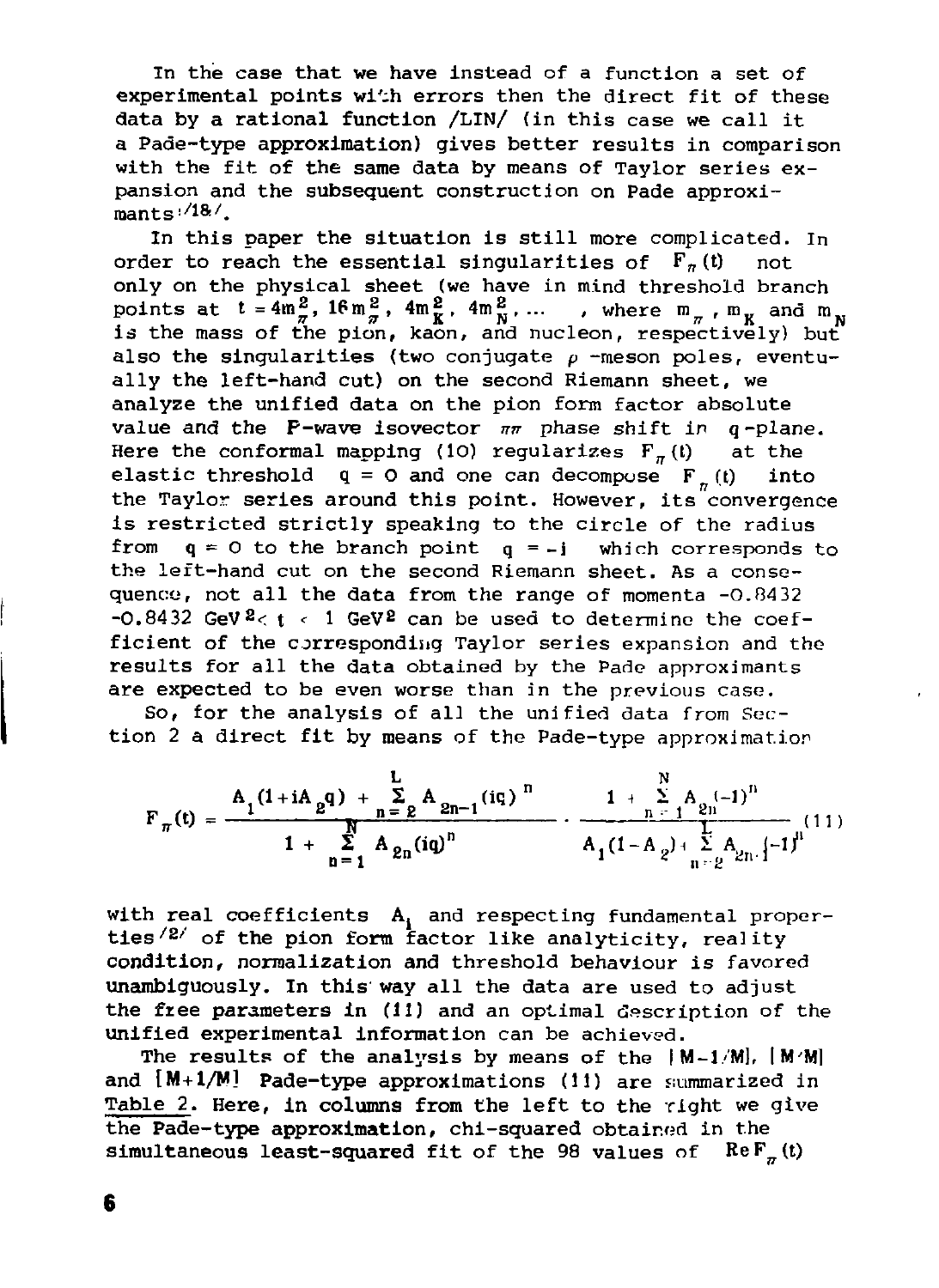| ı<br>n.<br>æ<br>٦ |  |
|-------------------|--|
|-------------------|--|

The results of the analysis of the unified data by means of the Pade-type approximations

 $\overline{\phantom{m}}$ 

| [L/M]   | $\chi^2$ | $\chi^2$ ndf | $T^2 \frac{2}{\pi}$ | $a_1^1$ | zeros                                                             | poles                                                                       |
|---------|----------|--------------|---------------------|---------|-------------------------------------------------------------------|-----------------------------------------------------------------------------|
| [2/2]   | 240.514  | 2.559        | 0.649               | 0.006   | $-15.174$                                                         | $2.515 - 10.260$                                                            |
| $[3/2]$ | 165.010  | 1.774        | 0.645               | 0.015   | $+18.933$<br>$6.105 - 5.782$<br>$-6.105 + 15.782$<br>63.989       | $-2.515 - 0.260$<br>$2.522 - 0.281$<br>$-2.522 - 10.281$                    |
| [2/3]   | 124.487  | 1.339        | 0.605               | 0.016   | $-118.435$<br>$-13.276$                                           | $2.538 - 0.294$<br>$-2.538 - 0.294$<br>$-13.722$                            |
| [3/3]   | 121.509  | 1.321        | 0.662               | 0.037   | $-113.379$<br>$+112.270$<br>$-11.828$                             | $2.543 - 10.293$<br>$-2.543 - 0.293$<br>$-42,218$                           |
| [4/3]   | 119.564  | 1.314        | 0.663               | 0.036   | $10.174 - 15.292$<br>$-10.174 - 65.292$<br>$+19.136$<br>$-11.995$ | $2.544 - 10.294$<br>$-2.544 - 10.294$<br>$-42.614$                          |
| $[3/4]$ | 121.183  | 1.332        | 0.677               | 0.039   | $-115.886$<br>19.638<br>$-41.752$                                 | $+427.063$<br>$-42.092$<br>$2.542 - 60.291$<br>$-2.542 - 0.291$             |
| $[4/4]$ | 118.958  | 1.321        | 0,663               | 0.034   | $9.096 - 14.005$<br>$-9.096 - 4.005$<br>$+18.892$<br>$-12.140$    | $-195.070$<br>$2.543 - 10.294$<br>$-2.543 - 0.294$<br>$-12.979$             |
| $[4/5]$ | 118.557  | 1.332        | 0.664               | 0.036   | $-11.771$<br>$-11.772$<br>$+19.769$<br>$-11.771$                  | $-449.885$<br>$+63.756$<br>$2.545 - 0.292$<br>$-2.545 - 0.292$<br>$-12.157$ |

 $\sim$ 

 $\overline{\phantom{a}}$ 

 $\cdot$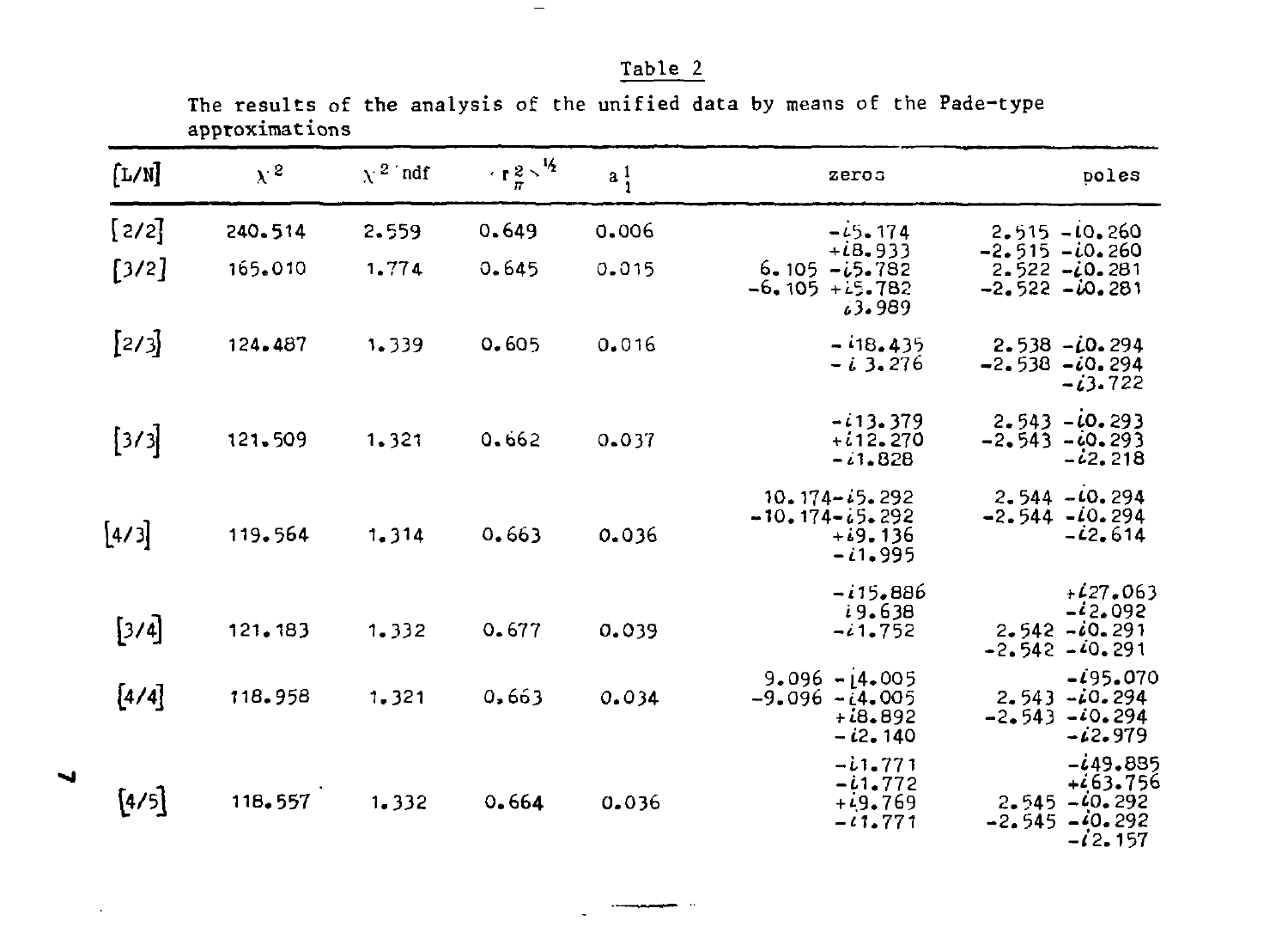and  $\text{Im } F_{\pi}$  (t) with errors from Section 2, chi-squared over the number of degrees of freedom (ndf) , the pion charge radius defined by the relation

$$
\langle \mathbf{r} \rangle = 6 \frac{\mathrm{d} \mathbf{F}_{\pi}(\mathbf{t})}{\mathrm{d} \mathbf{t}},\tag{12}
$$

the P-wave isovector  $m$  scattering length determined by

$$
a_1^1 = \frac{\frac{\partial^3 \text{Im} F_{\pi}(t)}{\partial q}}{\frac{\partial}{\partial \left| F_{\pi}(t) \right|}} \Big|_{q=0} \qquad , \qquad (13)
$$

the position of zeros found as the solutions of the numerator and finally the position of poles given by the roots of the denominator of (11).

The P -wave isovector *nn* phase shift in the elastic region is determined by means of the relation

$$
\hat{\delta}_1^1(t) = \arctg \frac{\operatorname{Im} F_\pi(t)}{\operatorname{Re} F_\pi(t)} \tag{14}
$$

As all the phases from  $[3/3]$  - to  $[4/5]$  - Pyde-type approximations exhibit to deviate from each other maximally at a half degree, we present only the phase of the [4/3] Padetype approximation in the figure, which gives the best description of all the data from Section 2.

By comparing  $\chi^2$ /ndf , <r $\frac{z}{a}$ >  $\frac{z}{a}$  , a in Table 2 one can see immediately that by means of [3/3]  $\,$  and higher order of Pade-type approximations a good description of the unified data is achieved and the corresponding values <r *<sup>z</sup>> 1 ^* and a! are in a perfect agreement with the world averaged  $'{}^{19'}$ value of the pion charge radius and a number of evaluations /20-24/ of the P -wave isovector *rm* scattering length  $0.027 < m_\pi^3$  /  $< 0.045$ , respectively. These results together with the figure clearly demonstrate that in contradiction with the conclusion of Hammer et al.'<sup>4'</sup> the pion form factor data, the pion charge radius, and the P-wave isovector *nn* phase shift with generally accepted value of the scattering lengh are definitely consistent.

By a more careful study of the position of zeros and poles in the last two columns in Table 2 we find that besides two  $\rho$  -meson poles (to be compared with the Particle data group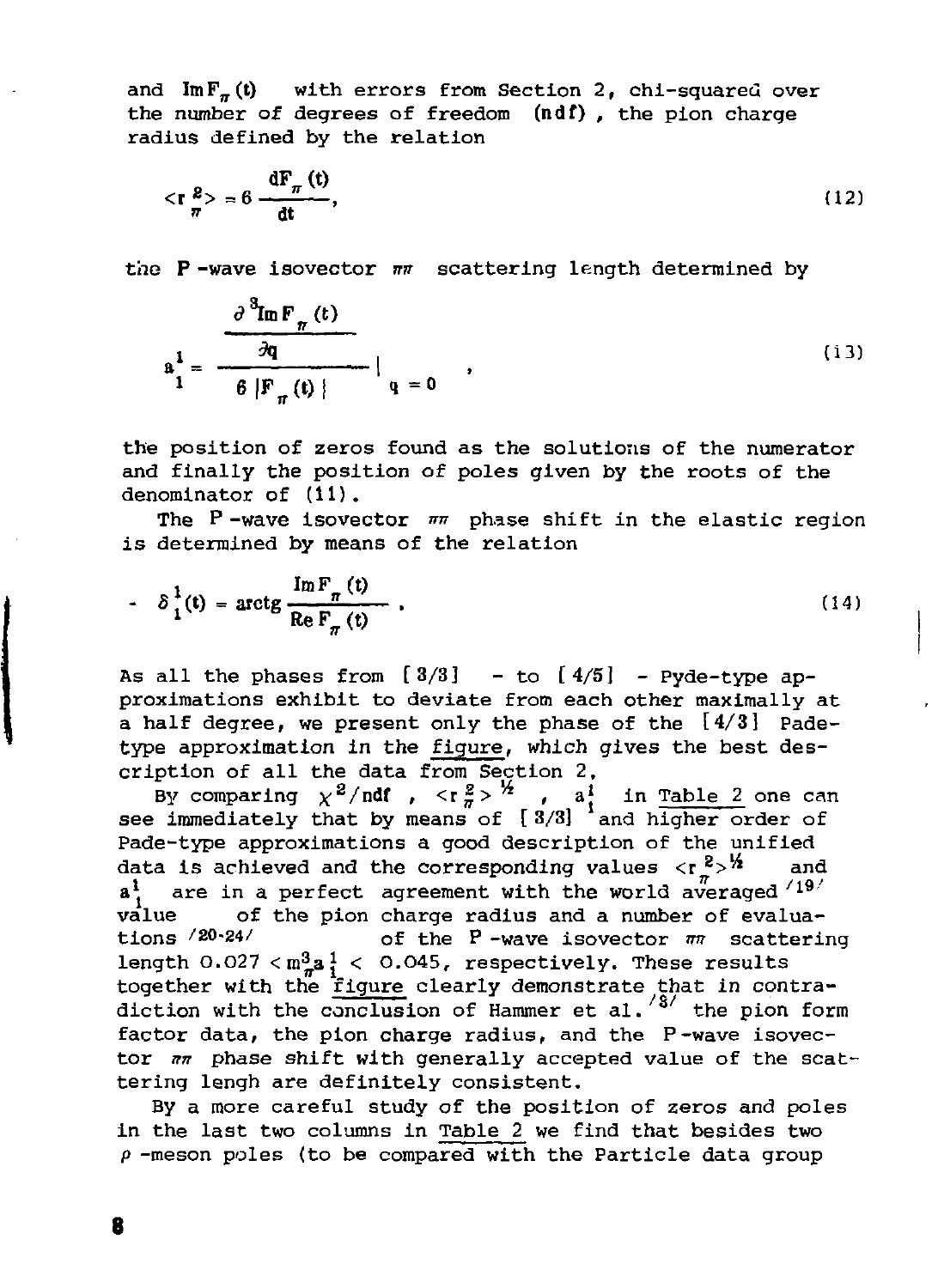

Figure. The P-wave isovector *mr* phase shift predicted by our  $[4,3]$  Pade-type approximation and compared with the data.  $0 -$  the data of  $^{127}$ ,  $\Delta$  - the data of  $14'$  and  $\Box$  - the data of  $15'$ .

positions of  $\rho$  -meson  $q_{\rho} = +2.59 - i 0.30$  in the case of the consistency of all mentioned data one stable zero and one stable pole on the negative imaginary axis of q-plane, into which the pion form factor left-hand cut is mapped, are present in corresponding Pade-type approximation. What is more interesting the position of these zeros and poles is almost identical with the positions obtained in paper<sup> $/11/$ </sup> in a different way.

These results clearly exhibit that the consistency among the pion form factor data, the pion charge radius, and the P -wave isovector *im* phase shift with the generally accepted

9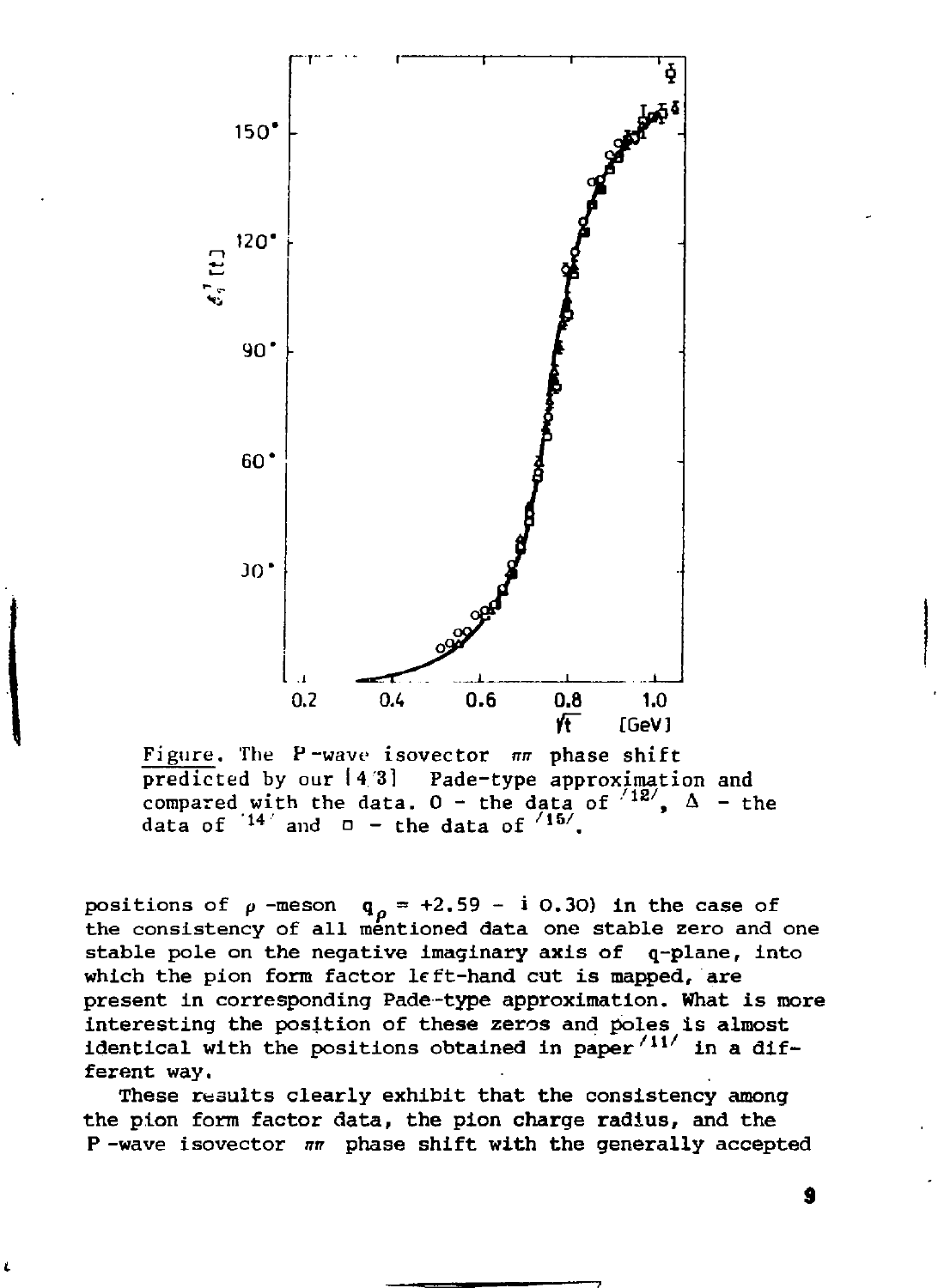value of the scattering length in the frame work of a pion form factor model can be achieved if only the pion form factor left-hand cut from the second Riemann sheet is taken into account.

There is another zero on the positive imaginary axis of the plane seen in Table 2, which moves in the interval  $-11.725$  GeV<sup>2</sup>  $\leq$   $\frac{1}{2}$   $\leq$   $-6.120$  GeV<sup>2</sup> of the four momentum transfer squared in the spacelike region. This zero might indicate the existence of a diffraction minimum in the differential cross section for elastic  $e^{\frac{1}{n}}$  scattering as a consequence of a constituent structure of the pion, like in the case of the electron elastic scattering on nuclei. However, to do g more stringent conclusion about this pion form factor zero, more dence and more reliable data in spacelike region are necessary.

#### 4. CONCLUSION

The consistency of the experimental data which involve the pion form factor absolute values from the range of momenta  $-0.8432$  GeV<sup>2</sup> < t < 1 GeV<sup>2</sup>, the pion charge radius and the P wave isovector  $n\pi$  phase shift in the elastic region (including also the generally accepted value of the scattering length  $a<sup>1</sup>$  ) was investigated in detail.

As there are data obtained in  $e^+e^- \rightarrow \pi^+\pi^-$  only on a mixture of the pion form factor and of the electromagnetic decay of -meson into two pions, first of all by using the well established phenomenological formula for the description of the *p- cu* interference effect we eliminated the omega meson contributions. Then, combining the absolute values of the pure pion form factor with the P-wave isovector *mr* phase shift we obtained the unified data represented by  $\text{Re}\,F_\pi(t)$  and  $\text{Im}\,F_\pi(t)$ which subsequently by means of various Pade-type approximations, respecting all the fundamental properties of the pion form factor, were fitted.

On the base of this very detailed analysis we came to the following conclusions:

a) The pion form factor data, the pion charge radius, and the P-wave isovector *mr* phase shift as well as the corresponding scattering length are in contradiction with the conclusion of  */s /* definitely consistent.

b) The consistency of the afore-mentioned sets of experimental data in the framework of a pion form factor model can be achieved if only the contribution of the pion form factor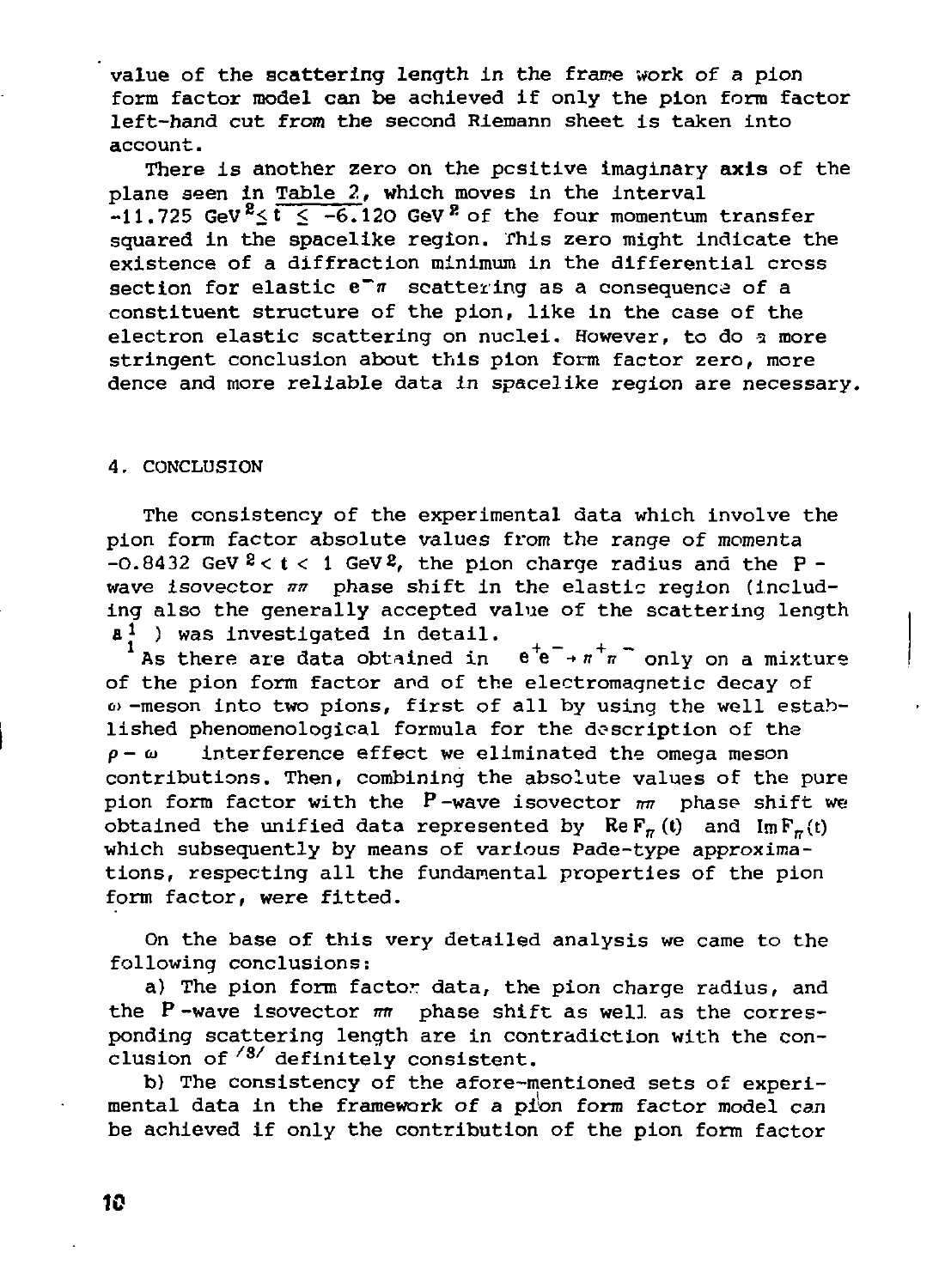left-hand cut from the second Riemann sheet is taken into account .

 $\hat{\mathbf{r}}$ 

Two of us (S.D. and J.M.) would be like to thank Dr. I.Ribansky for the help with numerical calculations at the earlier stage of this work.

### REFERENCES

- 1. Dubnicka S., Furdik I., Meshcheryakov V.A. Preprint ICTP, IC/76, 102, Trieste, 1976.
- 2. Dubnicka S., Dubnickova A.Z., Meshcheryakov V.A. Czech.J. Phys., 1979, B29, p.142.
- 3. Hammer C.L. et al. Phys.Rev., 1977, D15, p.696.
- 4. Dubnicka S., Martinovic L. J. of Phys. *G.*, Nucl.Phys., 1978, 4, p.1275.
- 5. Benaksas D. et al. Phys.Lett., 1972, 39B, p.289.
- 6. Particle Data Group. Phys.Lett., 1978, 75B, No.l.
- 7. Alvensleben H, et al. Phys.Rev.Lett., 1971, 27, p.888.
- 8. Behrend H.-J. et al. Phys.Rev.Lett,, 1971, 27, p.61.
- 9. Biggs P.J. et al. Phys.Rev.Lett., 1970, 24, p.1201.
- 10. Agekyan Т.Д. Elements of the Error Theory for Astronomers and Physicists (in Russian). Nauka, Moscow, 1972.
- 11. Dubnicka S., Martinovic L. Czech.J.Phys., 1979, B29, p.1384.
- 12. Estabrooks P., Martin A.D. Nucl.Phys., 1974, B79, p.301.
- 13. Hyams B. et al. Nucl.Phys., 1973, B64, p.134.
- 14. Protopopescu S.D. et al. Phys.Rev., 1973, D7, p.1279.
- 15. Basdevant J.L. Fortschr.Phys., 1972, 20, p.283.
- 16. Zinn-Justin J. Phys.Rep., 1971, 1, p.55.
- 17. Dubnicka S., Krupa D., Martinovic L. Acta Phys.Slov., 1979, 29, p.2ol.
- 18. Bowcock J.E., Dacunha N.M., Queen N.M. Rev.Roum.Phys., 1978, 23, p.549.
- 19. Zovko N. Fortschr.Phys., 1975, 23, p.185.
- 20. Weinberg S. Phys.Rev.Lett., 1966, 17, p.616.
- 21. Olsson M.G. Phys.Rev., 1967, 162, p.1338.
- 22. Morgan D., Shaw G. Phys.Rev., 1970, D2, p.520.
- 23. Pennington M.R. Rutherford Lab. Preprint RL-74-068, Chilton, 1974.
- 24. Petersen J.L. Lectures Given at XIII Int. Universitätswochen für Kernplygik Schladming, 1974.

Received by Publishing Department on June 17 1980.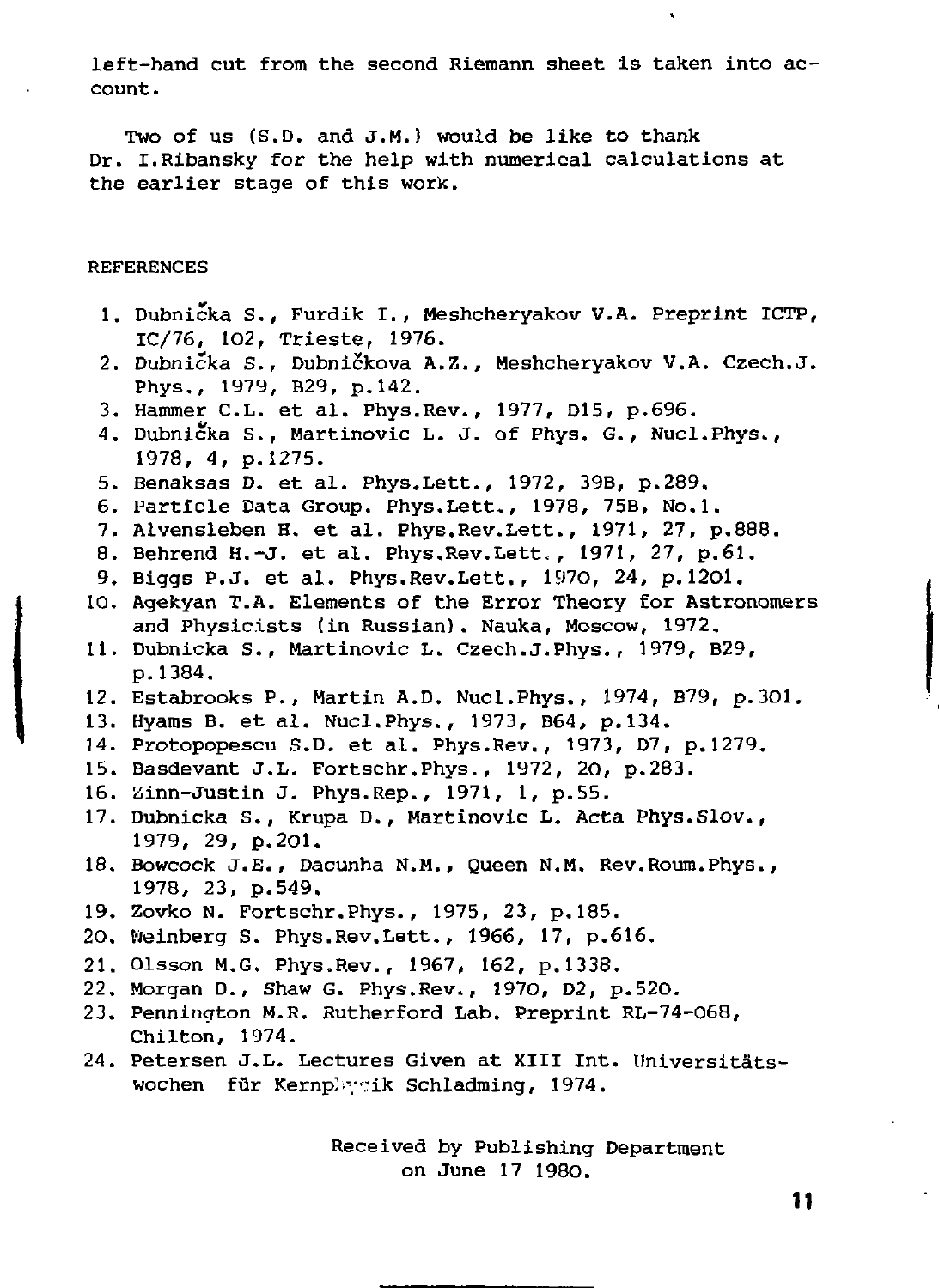## **SUBJECT CATEGORIES OF THE JINR PUBLICATIONS**